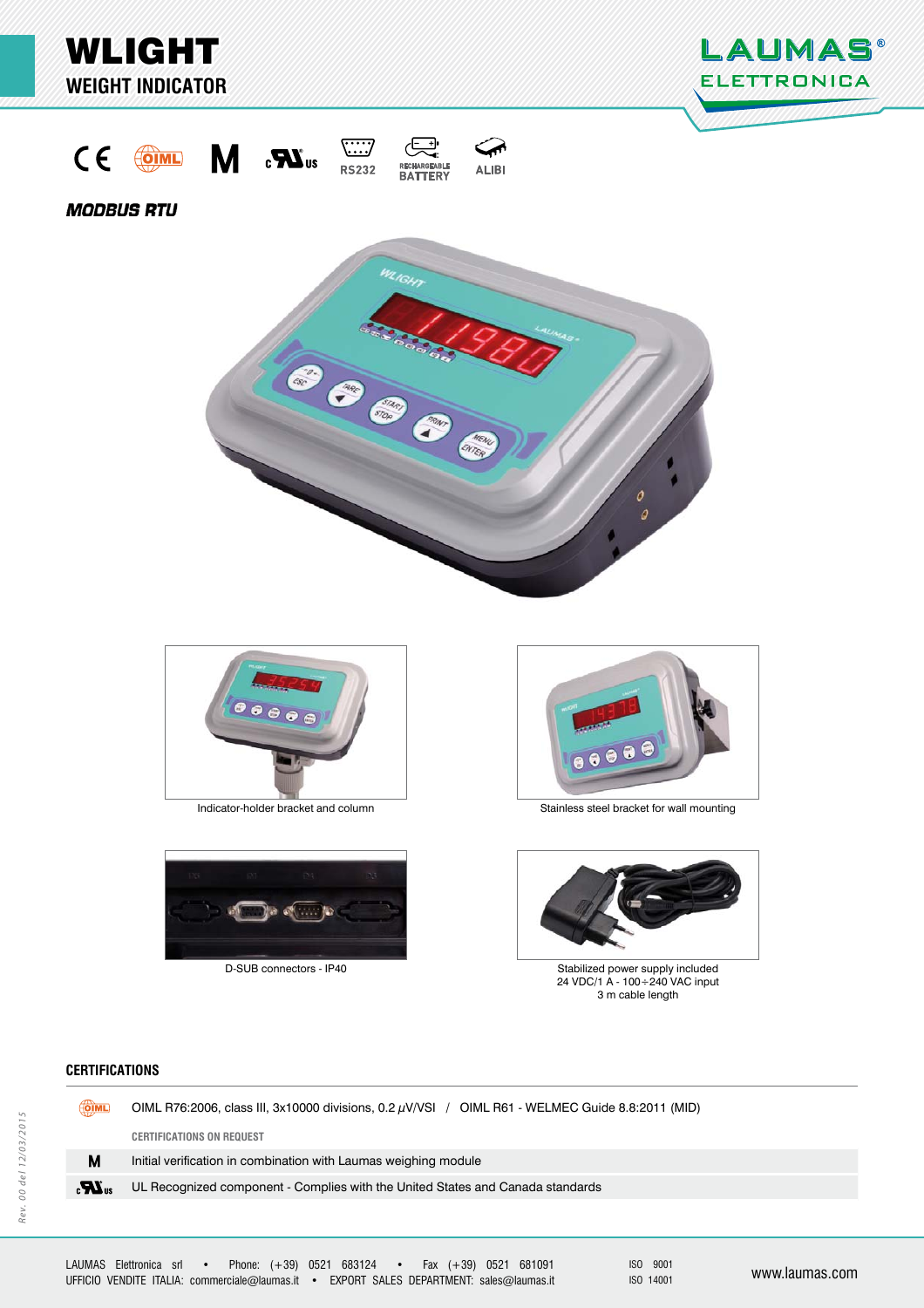# WLIGHT **WEIGHT INDICATOR**



# **DESCRIPTION ESCRIPTIONINPUTS/OUTPUTS AND COMMUNICATION NPUTS/OUTPUTS AND**

- ABS weight indicator (dimensions: 280x120x200 mm).
- **Installation: desk, wall, column.**
- 6-digit semi-alphanumeric red LED display (20 mm height).
- $\blacksquare$  8 signaling LED.
- 5-key keyboard.
- Real-time clock/calendar with buffer battery.
- **Power supply included.**
- D-SUB connectors.
- Designed to operate with 8 NiMH rechargeable batteries, 1.2 V, AA type (not included).

### **MAIN FUNCTIONS**

### ■ Connections to:

- PC/PLC via RS232 (up to 99 instruments with line repeaters, up to 32 without line repeaters);
- remote display and printer via RS232;
- up to 8 load cells in parallel by junction box.
- Piece counting.
- **Weight totalizing.**
- Digital filter to reduce the effects of weight oscillation.
- Theoretical calibration (via keyboard) and real calibration (with sample weights and the possibility of weight linearization up to 5 points).
- Tare weight zero setting.
- Automatic zero setting at power-on.
- Gross weight zero tracking.
- Semi-automatic tare (net/gross weight) and preset tare.
- Semi-automatic zero.

**OPTIONS ON REQUEST PTIONS ON**

1 load cell dedicated input.

- Displaying of the maximum weight value reached (peak).
- Direct connection between RS485 and RS232 without converter.<br>Weight value printing with date and time via keyboard.

 RS232 serial ports for communication via protocols ModBus RTU, ASCII Laumas bidirectional or continuous one way transmission.

- Weight value printing with date and time via keyboard.
- The indicator can be used as a remote display.

### **CE-M version: 2014/31/EU-EN45501:2015-OIML R76:2006**

- System parameters management protected by qualified access via software (password) or hardware.
- Weight subdivisions displaying (1/10 e).
- Three operation mode: single interval or multiple ranges or multi-interval.
- Net weight zero tracking.
- Calibration.

| <b>POWER SUPPLY</b>                                                         | <b>CODE</b>           |
|-----------------------------------------------------------------------------|-----------------------|
| 8 NiMH rechargeable batteries, 1.2 V, AA type.<br>Operating time: 16 hours. | <b>OPZWBATTWLIGHT</b> |
| <b>ACCESSORIES</b>                                                          |                       |

| ABS adjustable bracket for column mounting.                                                                        | <b>STAFFAWDESK</b>              |
|--------------------------------------------------------------------------------------------------------------------|---------------------------------|
| Stainless steel adjustable bracket for wall mounting.<br>Dimensions with bracket: 206x290x187 mm.                  | <b>STAFFAIWINOX</b>             |
| Stainless steel indicator-holder column (Ø38 mm, height 700 mm).<br>Painted steel bracket for platform mounting.   | <b>COLONNAM</b><br>+ STAFFACN   |
| Stainless steel indicator-holder column (Ø38 mm, height 700 mm).<br>Stainless steel bracket for platform mounting. | <b>COLONNAM</b><br>$+$ STAFFAIN |
| <b>APPLICATIONS - SOFTWARE</b>                                                                                     |                                 |



Alibi memory.

OPZWALIBI

ISO 9001